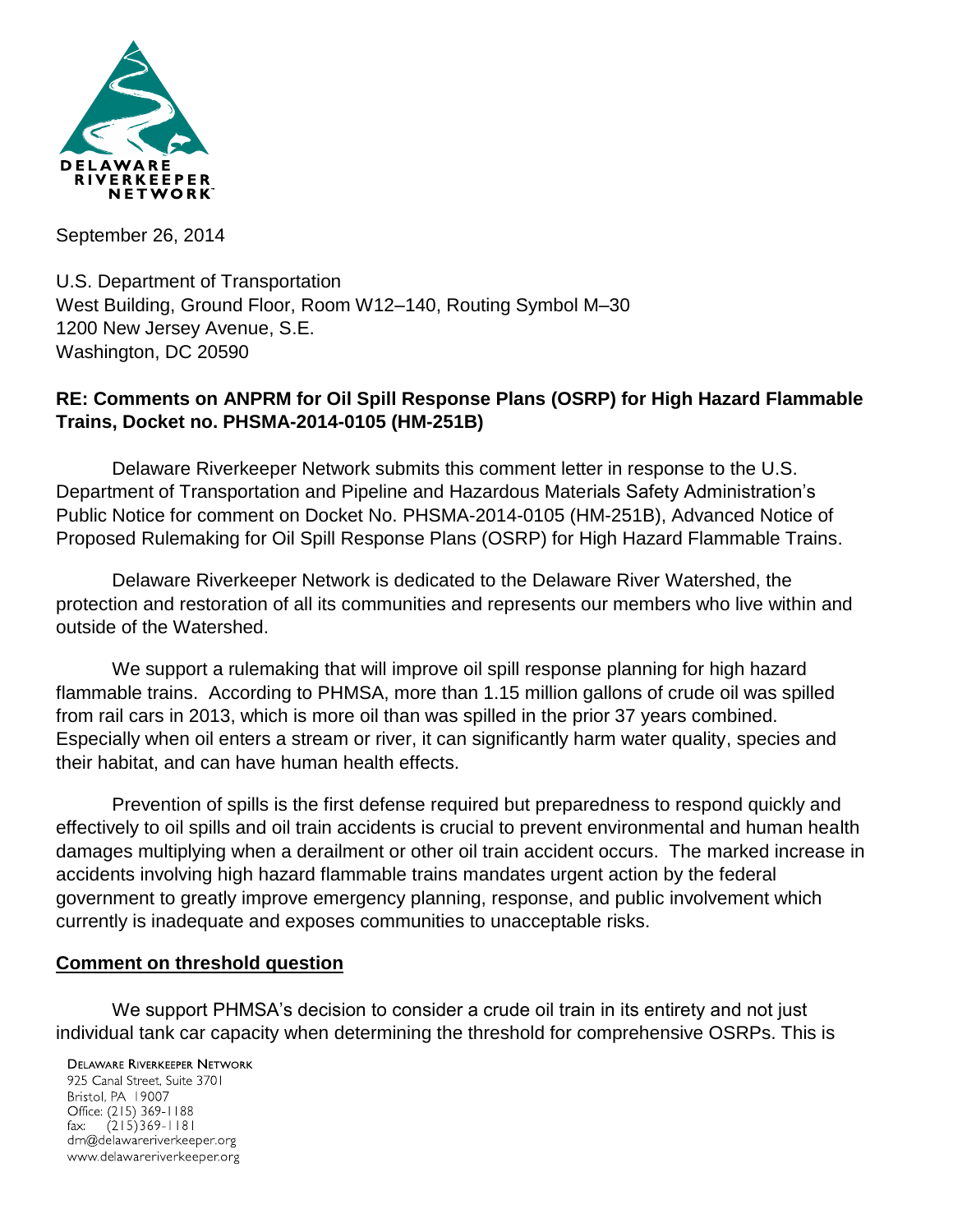partly due to the fact that if one rail car derails, others will likely derail. In addition to decreasing the threshold for a comprehensive OSRP, area-specific comprehensive plans should be required for each inland or coastal area with an EPA or Coast Guard Area Contingency Plan through which the rails run.

### **Responses to individual requests for comment**

## **1. When considering appropriate thresholds for comprehensive OSRPs, which of the following thresholds would be most appropriate and provide the greatest potential for increased safety? What thresholds would be most cost-effective?**

A 24,000 gallon per train threshold should trigger a comprehensive OSRP. This threshold will be met by one crude oil tank car. This is the correct threshold to set because if released, this amount of crude oil can cause substantial harm to the environment. For example, a spill of 25,000 gallons of oil in Wyoming resulted in a *three mile* trail of contamination. A basic OSRP is not adequate for the protection of public health and the environment because it does not require compliance with 40 CFR Part 300 and Area Contingency Plans, a basic plan does not require the identification of the designated qualified individual and immediate communications between said individual and the appropriate federal official and response personnel, and does not require the identification and contractual availability of response personnel and equipment. Basic plans also do not describe the training, equipment, testing, drills, and response actions of personnel and are not submitted to the FRA.

In the event that a 24,000 gallon threshold is not approved, 42,000 gallons of crude oil per train consist would be preferable to and provide more protection than the current 42,000 gallon single packaging threshold for comprehensive OSRPs. The current standard most likely never triggers the requirement for a comprehensive OSRP because single cars do not carry 42,000 gallons. A threshold of 1,000,000 gallons is also inappropriate because the current 1,000,000 gallon threshold applies to stationary facilities and includes all oil containers, including drums, at the facility. Trains carrying volatile crude oil are substantially different than such facilities. The risk of a leak or accident is much greater for a rail car because of the nature of rail transport, as demonstrated by the dozens of recent accidents from derailments.

**3. In exploring the applicability of comprehensive OSRP requirements to trains carrying large volumes of crude oil, are there elements that should be added, removed, or modified from the comprehensive OSRP requirements? Please consider the regulations covering other modes of transporting crude oil (such as pipelines), and the relevant differences between modes of operation, in your response.**

No requirements should be removed from comprehensive OSRP requirements. However, additional requirements should be added to provide for greater protection of public health and the environment. Comprehensive OSRPs should require immediate communication between the designated qualified individual and local officials in addition to appropriate Federal officials. Additionally, comprehensive OSRPs should include a list of all state and federal agencies that will be immediately notified in the event of an accident or spill. Comprehensive OSRPs should also

Page **2** of **4**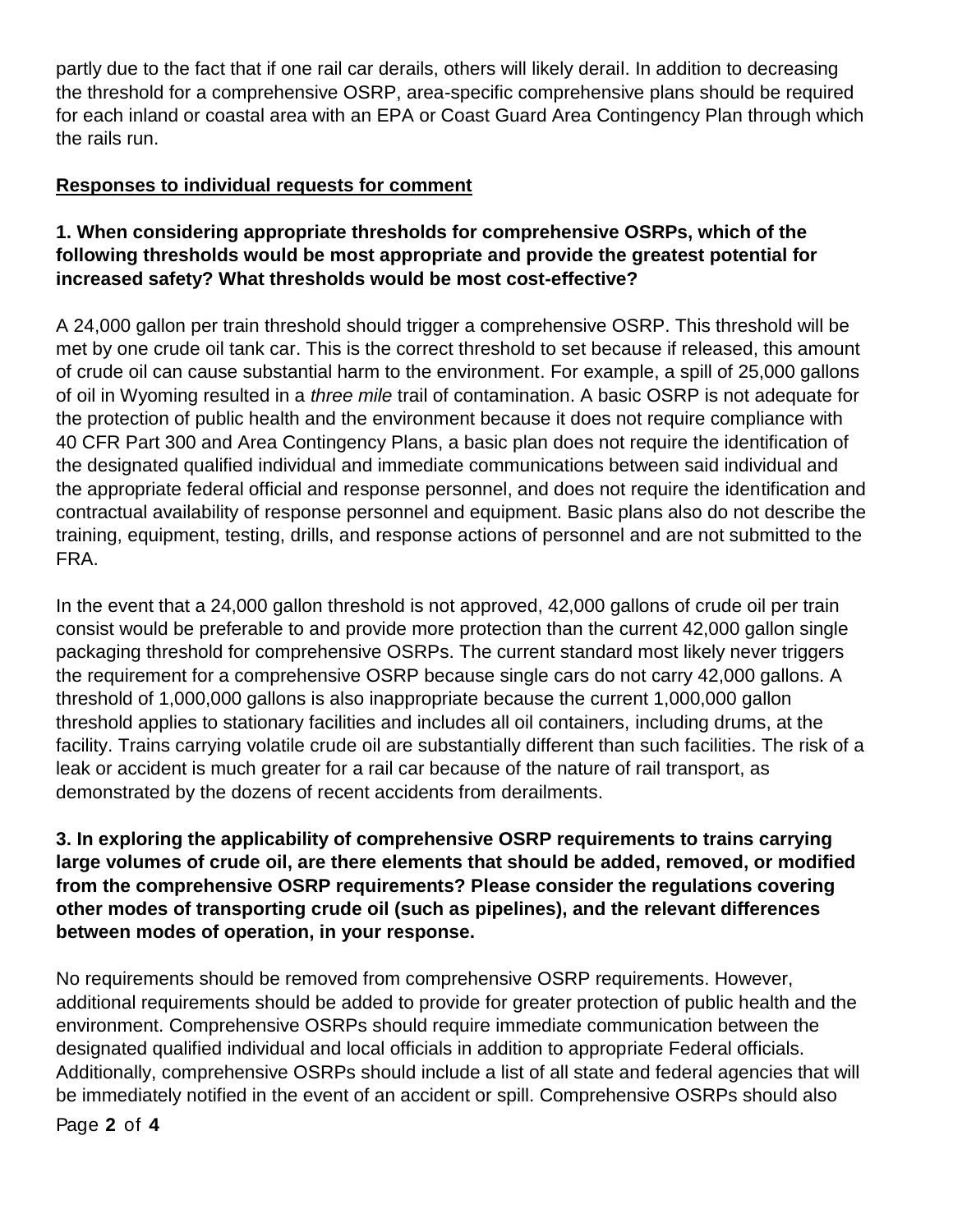outline the way in which emergency plans will be effectively communicated and distributed to members of potentially affected communities.

Comprehensive OSRPs should also be submitted to, reviewed and approved by the FRA. The current requirement that these plans be submitted to the FRA is inadequate. Review and approval of these plans should be required before transport of petroleum oil products is permitted. The review and approval should be conducted by a program within the FRA that audits response plans to ensure compliance with comprehensive OSRP requirements including the effective removal of a worst-case discharge, the mitigation or prevention of a substantial threat of a worst-case discharge, and ensures that the plan ensures the timely availability of resources. The timely availability of resources includes the proper training of first responders.

# **4. What costs might be incurred in developing comprehensive OSRPs and submitting them to FRA for approval? To the extent possible, please provide detailed estimates.**

The costs incurred to create and implement a comprehensive OSRP for trains carrying more than 24,000 gallons of crude oil should be considered the cost of doing business, and are minimal when compared to the costs incurred to clean up and attempt to remedy crude rail accidents. For example, in 2013, over 1.15 million gallons of crude oil were spilled in over 35 accidents, and clean-up costs of *one* accident alone are estimated to total at least \$180 million.

## **5. What costs might be incurred to procure or contract for resources to be present to remove discharges? In these estimates, what are your assumptions about the placement of equipment along the track, types of equipment, and maximum time to contain a worst-case discharge?**

The costs incurred to create and implement a comprehensive OSRP for trains carrying more than 24,000 gallons of crude oil should be considered the cost of doing business, and are minimal when compared to the costs incurred to clean up and attempt to remedy crude rail accidents. For example, in 2013, over 1.15 million gallons of crude oil were spilled in over 35 accidents, and clean-up costs of *one* accident alone are estimated to total at least \$180 million.

## **6. What costs might be incurred to conduct training, drills, and equipment testing? To the extent possible, please provide detailed estimates.**

The costs incurred to create and implement a comprehensive OSRP for trains carrying more than 24,000 gallons of crude oil should be considered the cost of doing business, and are minimal when compared to the costs incurred to clean up and attempt to remedy crude rail accidents. For example, in 2013, over 1.15 million gallons of crude oil were spilled in over 35 accidents, and clean-up costs of *one* accident alone are estimated to total at least \$180 million.

**8. To what extent should recent commitments to the Secretary of Transportation's "Call to Action," and other voluntary industry actions, inform the exploration of additional planning requirements for trains carrying large volumes of crude oil? For example, how should voluntary emergency response equipment inventories and hazardous material training** 

Page **3** of **4**